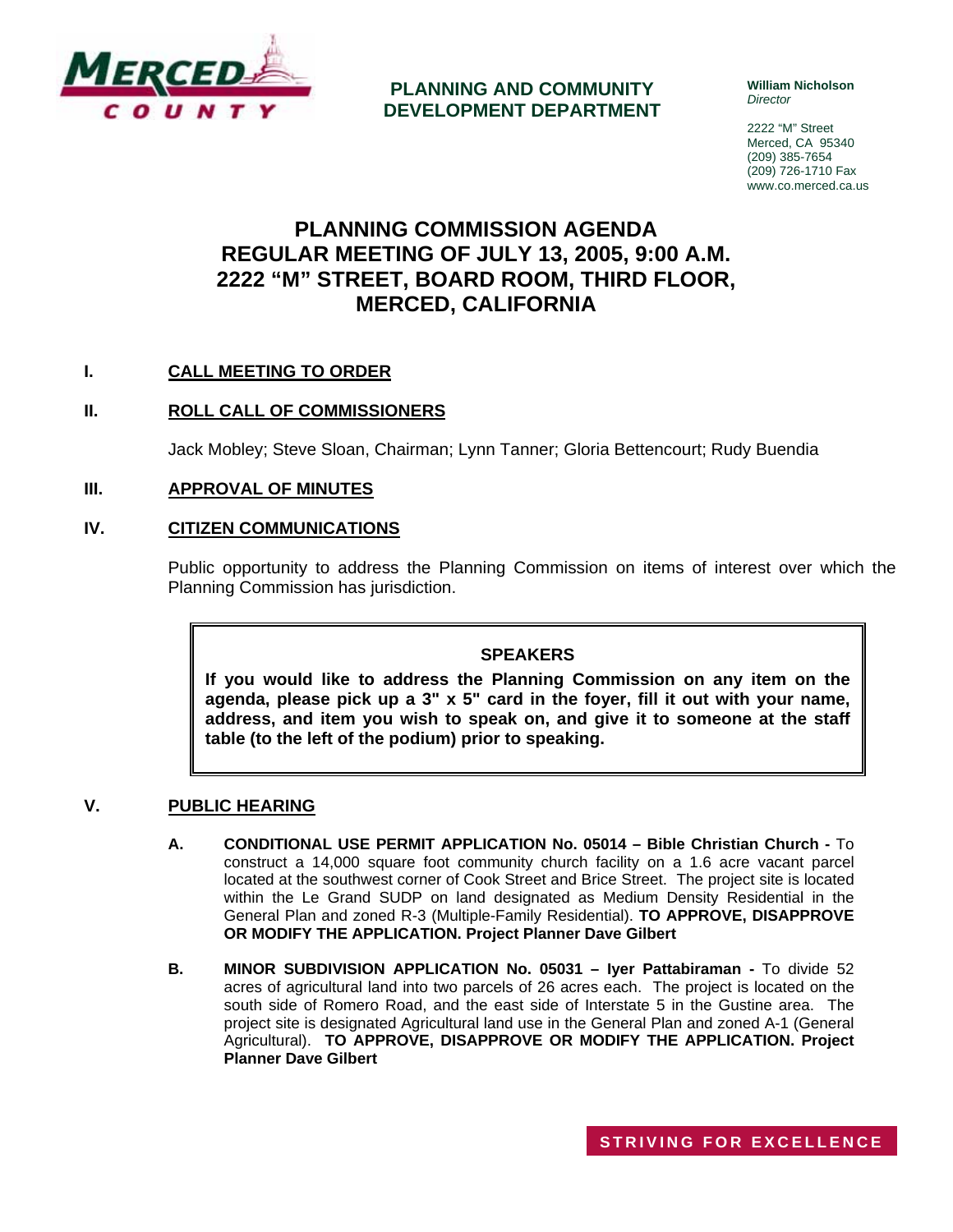- **C. EXTENSION No. 05002, 1st EXTENSION TO MAJOR SUBDIVSION APPLICATION No. 02003 - Arnaudo Brothers -** To subdivide 4.3 acres into 15 residential lots ranging in size from 8,000 to 12,000 square feet on property located west of Luis Avenue north of Centinella Drive in the community of Santa Nella and designated as Low Density Residential in the Santa Nella Community Specific Plan and zoned R-1 (Single Family Residential). **TO MAKE AN ENVIRONMENTAL FINDING AND APPROVE, DISAPPROVE OR MODIFY THE APPLICATION. Project Planner Robert King**
- **D. MAJOR SUBDIVISION APPLICATION No. 03015 "The Parkway Phase II" River West Investments -** To divide 312 acres into 1164 residential lots, 2 parks, several trails and a two acre commercial site. The land is designated as Low Density Residential and Neighborhood Commercial in the Santa Nella Community Specific Plan and zoned R-1- 5000 (Single Family Residential 5,000 square foot minimum) and C-1 (Neighborhood Commercial). The project is located east of State Highway 33 between the Delta Mendota Canal and the California Aqueduct. **TO APPROVE, DISAPPROVE OR MODIFY THE APPLICATION. Project Planner Robert King**

## **VI. CORRESPONDENCE**

## **VII. GENERAL BUSINESS**

**IDENTIFICATION OF TRANSPORTATION PROJECTS FOR PROPOSED TRANSPORTATION MEASURE - Marjie Kirn, Deputy Executive Director, MCAG**

#### **VIII. DIRECTOR'S REPORT**

## **IX. ADJOURNMENT**

#### **APPEALS**

Any person may appeal any action of the Planning Director or Planning Commission within five (5) calendar days after the day the action is made. [Within ten (10) calendar days of action on subdivisions]. The deadline for appeals of Planning Commission actions, excluding subdivisions, is 5:00 p.m. on the Monday following the Planning Commission meeting. Please note that appeals may not be submitted on days that the County is officially closed.

Appeals of Planning Director's actions may be filed with the Planning Department and appeals of Planning Commission actions may be filed with the Clerk of the Board of Supervisors. Appeals must state appellant's name, action appealed and reasons for appeal. A filing fee set by Resolution of the Board of Supervisors must be submitted with the written appeal.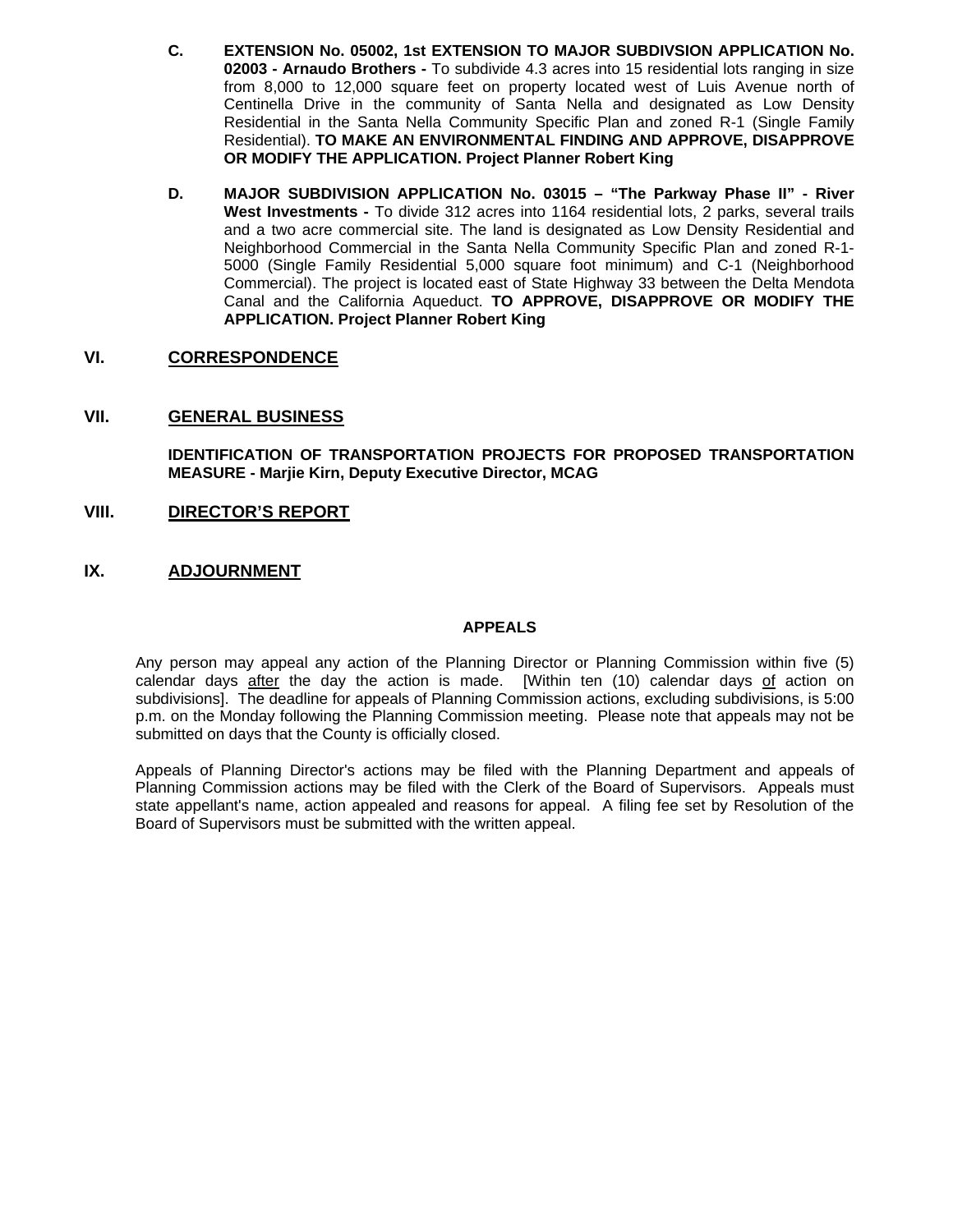# **MERCED COUNTY PLANNING COMMISSION MINUTES FOR MEETING OF JULY 13, 2005**

A recording on tape and original minutes (for reference purposes only) of the Merced County Planning Commission meeting of July 13, 2005, are available in the Merced County Planning and Community Development Department, 2222 "M" Street, Second Floor, Merced, California.

# **I. CALL MEETING TO ORDER**

The regularly scheduled meeting of the Merced County Planning Commission was called to order at 9:10 a.m., on July 13, 2005, in the Board Chambers located at 2222 "M" Street, Third Floor, Merced, California.

# **II. ROLL CALL OF COMMISSIONERS**

| <b>Commissioners Present:</b> | <b>Commissioner Jack Mobley</b><br>Commissioner Steve Sloan-Chairman<br><b>Commissioner Rudy Buendia</b>                                                        |
|-------------------------------|-----------------------------------------------------------------------------------------------------------------------------------------------------------------|
| <b>Staff Present:</b>         | William Nicholson, Planning and Community Development<br>Director<br>Kim Lewallen, Recording Secretary<br>Dave Gilbert, Planner III<br>Robert King, Planner III |
| Legal Staff:                  | Ruben Castillo, County Counsel                                                                                                                                  |
| <b>Commissioners Absent:</b>  | <b>Commissioner Lynn Tanner</b><br><b>Commissioner Gloria Bettencourt</b>                                                                                       |

## **III. APPROVAL OF MINUTES**

**M/S MOBLEY – BUENDIA, AND CARRIED BY A VOTE OF 3 - 0, THE PLANNING COMMISSION APPROVED THE MINUTES OF JUNE 22, 2005.**

# **IV. CITIZEN COMMUNICATIONS**

None

# **V. PUBLIC HEARINGS**

**A. CONDITIONAL USE PERMIT APPLICATION No. 05014 – Bible Christian Church -** To construct a 14,000 square foot community church facility on a 1.6 acre vacant parcel located at the southwest corner of Cook Street and Brice Street. The project site is located within the Le Grand SUDP on land designated as Medium Density Residential in the General Plan and zoned R-3 (Multiple-Family Residential). **TO APPROVE, DISAPPROVE OR MODIFY THE APPLICATION. Project Planner Dave Gilbert** 

Planner Dave Gilbert presented the Staff Report and Recommendation dated July 13, 2005.

The public hearing opened at 9:18 a.m.

David Heinrichs, Tolloday, Fremming and Pechennino, asked for approval of this application.

The public hearing closed at 9:19 a.m.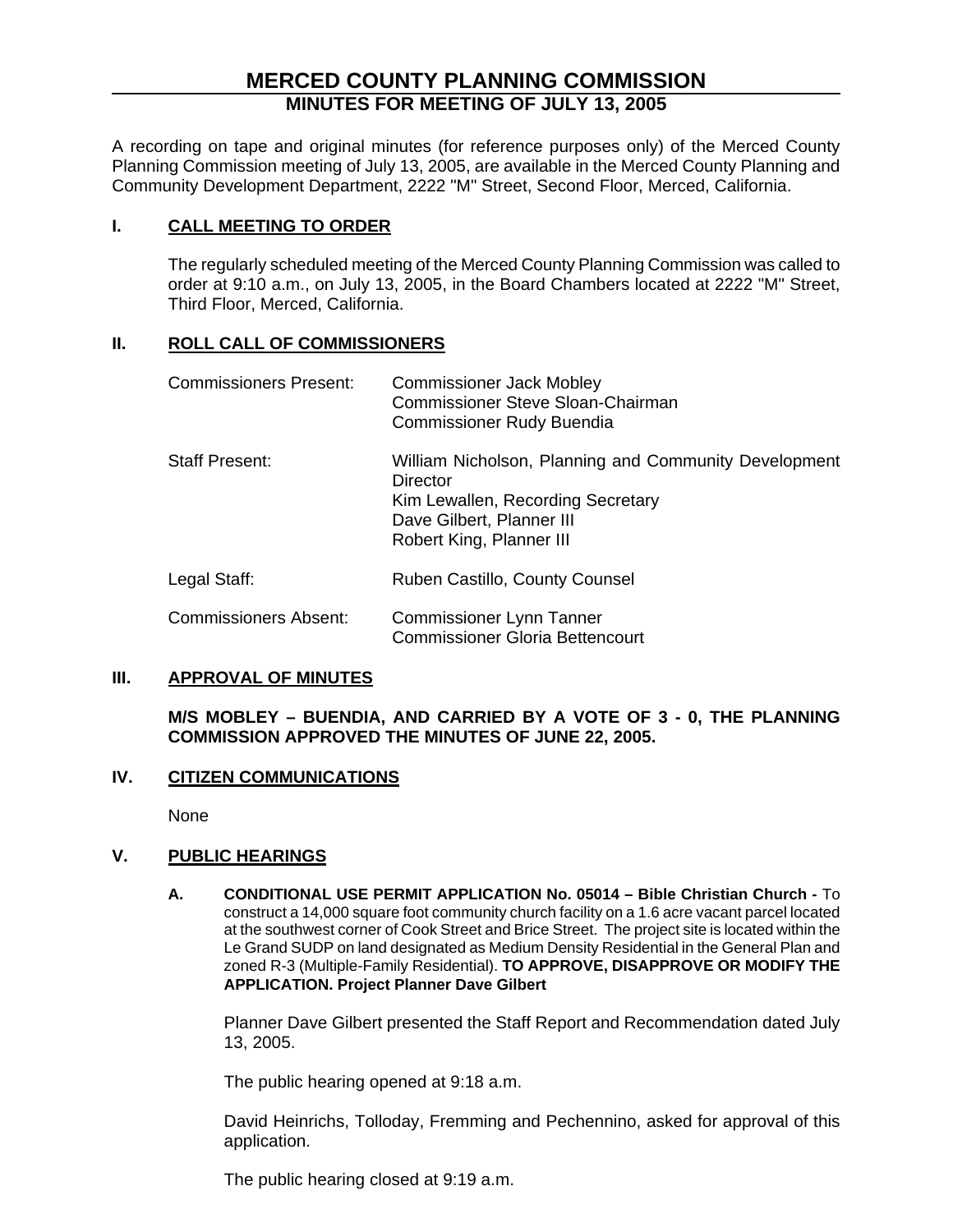**MOTION: M/S MOBLEY - BUENDIA, AND CARRIED BY A VOTE OF 3 - 0, THE PLANNING COMMISSION EXEMPTS CONDITIONAL USE PERMIT APPLICATION No. 05014, FROM CEQA.** 

**MOTION: M/S MOBLEY - BUENDIA, AND CARRIED BY A VOTE OF 3 - 0, THE PLANNING COMMISSION CONCURS WITH THE STAFF REPORT AND RECOMMENDATION DATED JULY 13, 2005, AND MAKES THE 9 FINDINGS SET FORTH IN THE STAFF REPORT AND, BASED ON THOSE 9 FINDINGS, APPROVES CONDITIONAL USE PERMIT APPLICATION No. 05014 SUBJECT TO THE 17 CONDITIONS SET FORTH IN THE STAFF REPORT AS FOLLOWS:** 

#### **Conditions:**

- 1. Conditional Use Permit Application No. 05014 is for a 13,500 square foot church with seating capacity for 270 people. All uses under this Conditional Use Permit shall be located, developed, and operated in a manner as described on the Plot Plan, operational statement, and elevations. Minor modifications may be approved by the Planning & Community Development Director.
- 2. All development on the project site shall be constructed and thereafter maintained and operated in accordance with the conditions of this permit. The parking area, driveways, sidewalks, landscaped areas, irrigations materials, and church building shall be maintained at all times. Dead or dying landscaping materials shall be replaced in a timely manner.
- 3. The applicant/developer shall comply with all applicable regulations administered by the County. These regulations shall include, but not be limited to standards administered by the County Fire, Environmental Health, Planning, and Public Works Departments.
- 4. If Conditional Use Permit 05014 is not implemented within one year from the date of approval, it shall expire. The Planning & Community Development Director may extend this permit if a request is filed by the applicant prior to its expiration.
- 5. If the use authorized by Conditional Use Permit is abandoned or discontinued for more than one year, the Planning & Community Development Department may initiate revocation proceedings at a public hearing before the Planning Commission.
- 6. A trash/recycling enclosure shall be provide on-site as designated on the Plot Plan and Building Plans. Trash/recycling containers shall be enclosed by a solid wall at least six (6) feet in height on three sides and with a solid gate a minimum of five (5) feet in height, subject to approval by the Planning & Community Development Department.
- 7. Prior to building permit submittal, the applicant shall submit three (3) copies of landscaping and irrigation plans to the Planning and Community Development Department that meets the requirements of Section 18.38 of the Merced County Zoning Code and includes the following specific provisions:
	- A. A masonry wall six (6) feet in height shall be constructed along the south property boundary, where the proposed use abuts residentially zoned property. The wall shall be partially screened with trees and shrubs, consistent with subsection 18.38.04(F)(3)(a) of the Merced County Zoning Code.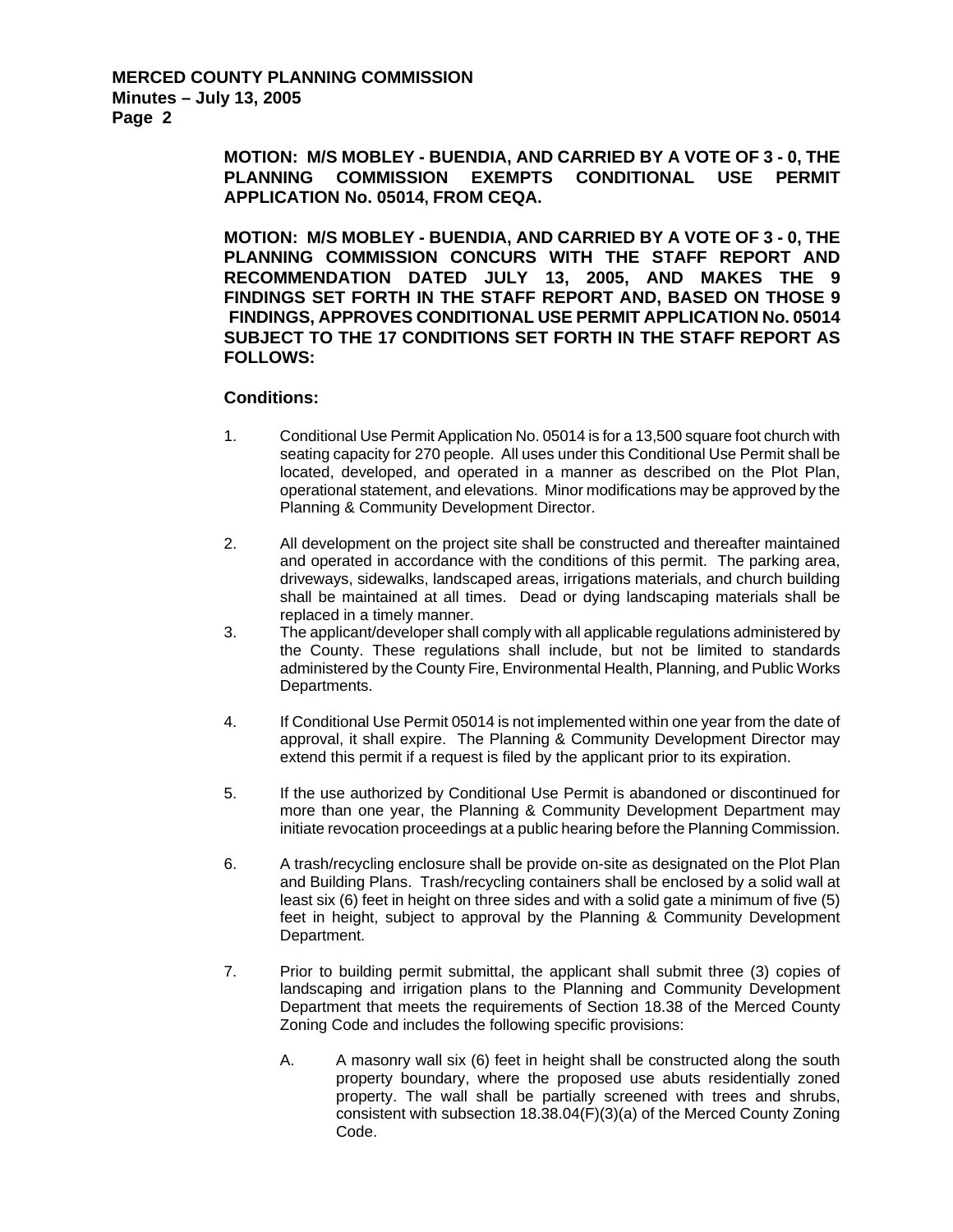- B. A masonry wall three (3) feet in height shall be constructed along the west property boundary. Small trees planted 30 feet on center shall be constructed along the west property boundary.
- C. There shall be one (1) tree for every six (6) parking spaces plus a tree at each end of the parking rows per Section 18.38.04(G)(3)(2) of the Zoning Code.
- 8. Landscaping and irrigation in compliance with the approved plans shall be installed prior to Final inspection or issuance of a Certificate of Occupancy by the County Building Division.
- 9. One (1) monument sign not to exceed ten (10) feet in height and 32 square feet in sign area shall be allowed within the landscaped area at the corner of Cook Street and Brice Street.
- 10. All exterior lighting shall be designed and maintained in a manner so that glare and reflections are contained within the boundaries of the project site and shall be hooded and directed downward and into the project site. No glare or direct light shall emanate from the project site. A minimum of one (1) foot candle of light shall be maintained throughout the parking area. Lighting standards shall be in scale with the height and use of the building.
- 11. A mitigation-monitoring fee of **\$384.00** shall be paid prior to submittal of any building plans. Should additional staff time be required for review of the development plans or condition monitoring, the applicant shall reimburse the County for staff time at the established hourly rate at the time of plan review or inspection.
- 12. The applicant shall enter into a "Subdivision Drainage Agreement" or a "Deferred Fee Subdivision Agreement" with the Merced Irrigation District (MID), paying all applicable fees, if project's storm drainage water is discharged into any MID facilities now, or in the future.
- 13. The property owner shall satisfy Improvement Level 2 requirements of Chapter 16.08, **IMPROVEMENT REQUIREMENTS**, of the Merced County Code along the Cook Street and Brice Street frontages of the property. Improvement Level 2 requirements in general terms, include: a) Dedication of rights-of-way and easements, including Public Utility Easements (PUE), necessary to contain the improvements; b) Constructing proposed roadways with asphalt concrete structural section, curb, gutters, sidewalks, driveway approaches and wheelchair ramps, except that in RRC designated areas and Industrial/Manufacturing zoned areas, sidewalks are not required; c) Widening the abutting half of all existing roadways, which include construction of curb, gutters, sidewalks, driveway approaches and wheelchair ramps in SUDP areas and curb, gutters, driveway approaches in RRC designated areas and Industrial/Manufacturing zoned area; d) Modifying, relocating, or removing existing irrigation facilities. All work to be done in accordance with Merced County/DPW Improvement Standards & Specifications and will require preparation of improvement plans by a state licensed Civil Engineer. Said Improvement Level 2 shall be fully provided prior to issuance of the Certificate of Occupancy by the Department of Public Works/Building & Safety Division (Building Permit Office) for any new buildings.
- 14. The property owner shall include in the required improvements, street lighting, and a storm drainage collection/disposal system. These improvements shall be designed and constructed in accordance with Merced County/DPW Improvement Standards & Specifications.
- 15. The property owner shall submit engineered improvement plans for review and approval to the Department of Public Works/Road Division, pay plan check and inspection fees and secure an encroachment permit for construction of required road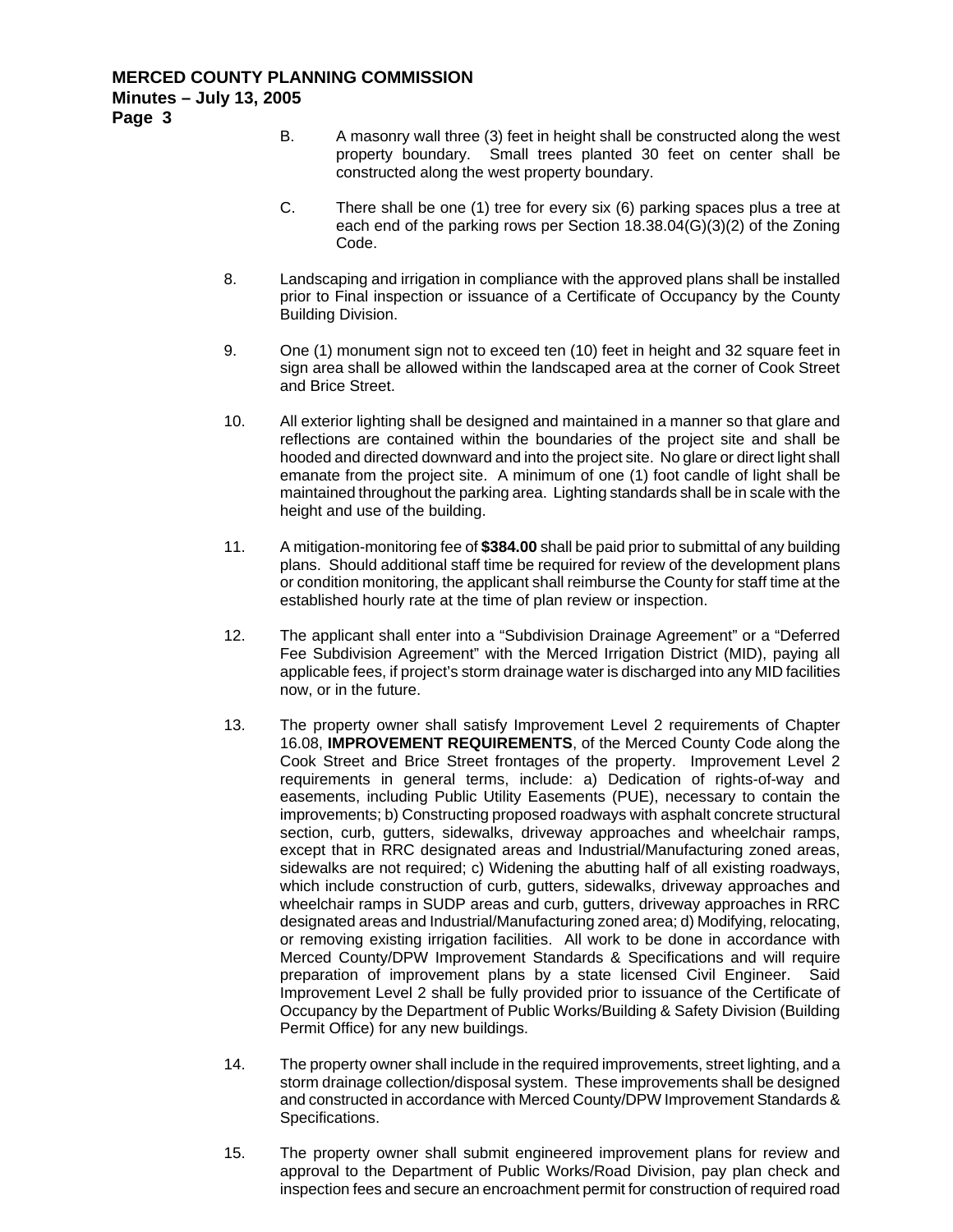# **MERCED COUNTY PLANNING COMMISSION Minutes – July 13, 2005**

**Page 4** 

improvements.

- 16. The property owner shall dedicate to the County of Merced, additional road right-ofway and a 10-foot wide Public Utility Easement at the southwest corner of Cook Street and Brice Street; as necessary for the construction of an intersection (handicap) ramp as per Standard Drawing MS-09. The legal description and exhibit map needed for the grant deed shall be prepared by a licensed land surveyor or by a civil engineer authorized to perform land surveying. Fully executed grant deed with accompanying legal description and exhibit map shall be submitted for review and approval, and shall be recorded prior to the issuance of the Certificate of Occupancy by the Department of Public Works/Building & Safety Division (Building Permit Office) for any new buildings. Closure calculation for metes and bounds type legal description shall also be submitted.
- 17. The property owner shall form, annex to, or include into a lighting and drainage maintenance zone of benefits and pay the required process fees. This is to be accomplished through the Department of Public Works, Public Services Division prior to the issuance of the Certificate of Occupancy by the Department of Public Works/Building & Safety Division (Building Permit Office) for any new buildings.
- **B. MINOR SUBDIVISION APPLICATION No. 05031 Iyer Pattabiraman** To divide 52 acres of agricultural land into two parcels of 26 acres each. The project is located on the south side of Romero Road, and the east side of Interstate 5 in the Gustine area. The project site is designated Agricultural land use in the General Plan and zoned A-1 (General Agricultural). **TO APPROVE, DISAPPROVE OR MODIFY THE APPLICATION. Project Planner Dave Gilbert**

Planner Dave Gilbert presented the Staff Report and Recommendation dated July 13, 2005.

The public hearing opened at 9:23 a.m.

Larry Bowers, BCA, asked that Condition #3 be taken out regarding the Non Exclusive License Agreement because he feels it doesn't apply to this application. Chairman Steve Sloan agreed and struck the condition from the staff report.

The public hearing closed at 9:24 a.m.

## **MOTION: M/S MOBLEY - BUENDIA, AND CARRIED BY A VOTE OF 3 - 0, THE PLANNING COMMISSION EXEMPTS MINOR SUBDIVISION APPLICATION No. 05031, FROM CEQA.**

**MOTION: M/S MOBLEY - BUENDIA, AND CARRIED BY A VOTE OF 3 - 0, THE PLANNING COMMISSION CONCURS WITH THE STAFF REPORT AND RECOMMENDATION DATED JULY 13, 2005, AND MAKES THE 15 FINDINGS SET FORTH IN THE STAFF REPORT AND, BASED ON THOSE 15 FINDINGS, APPROVES MINOR SUBDIVISION APPLICATION No. 05031 SUBJECT TO THE 3 CONDITIONS SET FORTH IN THE STAFF REPORT AS FOLLOWS:** 

## **Conditions:**

- 1. A parcel map, including all parcels involved, shall be recorded within two (2) years of the Planning Commission approval date as required by the Subdivision Map Act and Merced County Subdivision Code.
- 2. A Right-to-Farm Certificate shall be placed on the parcel map notifying the potential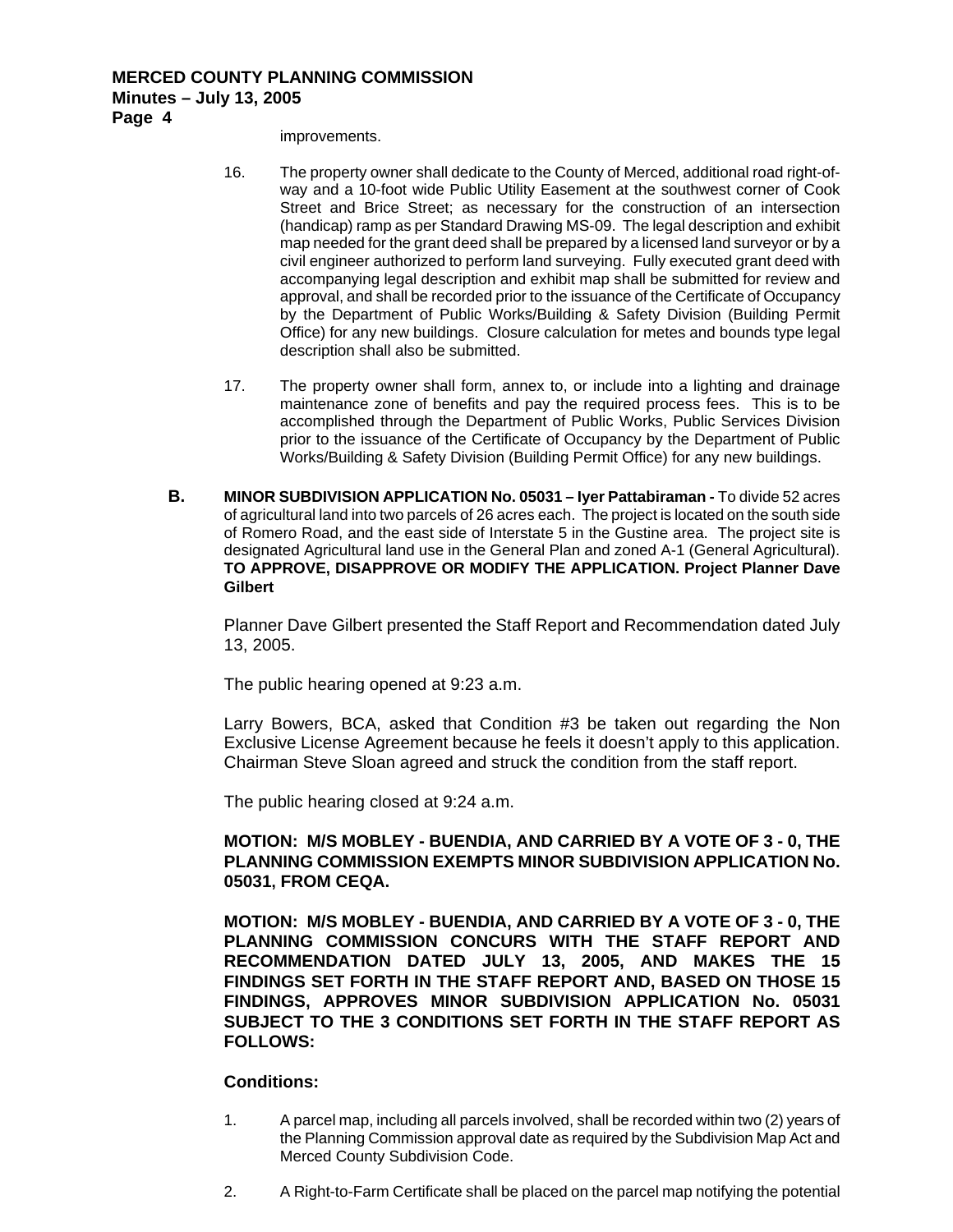buyers of the resulting parcels that the subject property is in the vicinity of active farming operations and residents may be subject to inconveniences or discomforts resulting from the pursuit of agricultural operation.

- 3. The property owner shall dedicate to the County of Merced, annotated on the parcel map an additional 10-foot width of road right-of-way along the entire frontage on Romero Road to complete their half of an 60-foot ultimate right-of-way width.
- **C. EXTENSION No. 05002, 1st EXTENSION TO MAJOR SUBDIVSION APPLICATION No. 02003 - Arnaudo Brothers -** To subdivide 4.3 acres into 15 residential lots ranging in size from 8,000 to 12,000 square feet on property located west of Luis Avenue north of Centinella Drive in the community of Santa Nella and designated as Low Density Residential in the Santa Nella Community Specific Plan and zoned R-1 (Single Family Residential). **TO MAKE AN ENVIRONMENTAL FINDING AND APPROVE, DISAPPROVE OR MODIFY THE APPLICATION. Project Planner Robert King**

Planner Robert King presented the Staff Report and Recommendation dated July 13, 2005. He also passed out a letter from Virginia LaMoureaux stating her concerns regarding the zoning in the area, the traffic problem and street maintenance.

The public hearing opened at 9:30 a.m.

Greg Arnaudo, applicant, asked for approval of this extension.

The public hearing closed at 9:31 a.m.

**MOTION: M/S BUENDIA - MOBLEY, AND CARRIED BY A VOTE OF 3 - 0, THE PLANNING COMMISSION EXEMPTS EXTENSION No. 05002, 1st EXTENSION TO MAJOR SUBDIVISION APPLICATION No. 02003, FROM CEQA.** 

**MOTION: M/S BUENDIA - MOBLEY, AND CARRIED BY A VOTE OF 3 - 0, THE PLANNING COMMISSION CONCURS WITH THE STAFF REPORT AND RECOMMENDATION DATED JULY 13, 2005, AND MAKES THE ORIGINAL FINDINGS SET FORTH IN THE STAFF REPORT AND, BASED ON THOSE ORIGINAL FINDINGS, APPROVES EXTENSION No. 05002, 1st EXTENSION TO MAJOR SUBDIVISION APPLICATION No. 02003 SUBJECT TO THE ORIGINAL CONDITIONS SET FORTH IN THE STAFF REPORT.** 

**D. MAJOR SUBDIVISION APPLICATION No. 03015 – "The Parkway Phase II" - River West Investments -** To divide 312 acres into 1164 residential lots, 2 parks, several trails and a two acre commercial site. The land is designated as Low Density Residential and Neighborhood Commercial in the Santa Nella Community Specific Plan and zoned R-1-5000 (Single Family Residential 5,000 square foot minimum) and C-1 (Neighborhood Commercial). The project is located east of State Highway 33 between the Delta Mendota Canal and the California Aqueduct. **TO APPROVE, DISAPPROVE OR MODIFY THE APPLICATION. Project Planner Robert King** 

Planner Robert King presented the Staff Report and Recommendation dated July 13, 2005.

The public hearing opened at 9:45 a.m.

Brian Vail, of River West Investments, stated that there is no longer a school site on the map. They located that school site on the other side of the Delta Mendota Canal.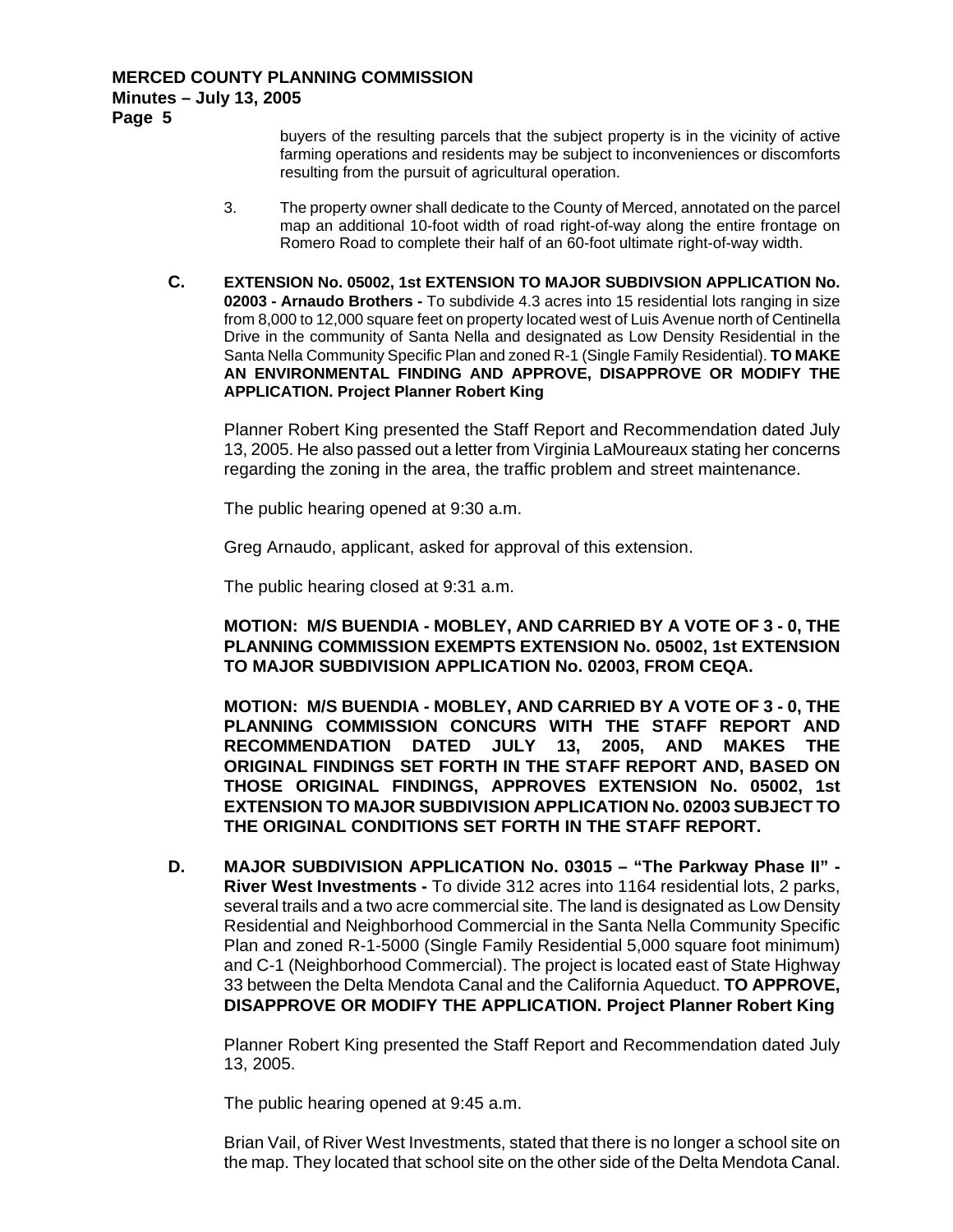#### **MERCED COUNTY PLANNING COMMISSION Minutes – July 13, 2005**

**Page 6** 

The specific plan is for approximately 4500 units. He is ok with the 2 amended conditions in the staff report and asked for support of this project.

Chairman Steve Sloan asked if the anticipated school site is in the Santa Nella SUDP. Mr. Vail replied yes.

Bill Nicholson, Planning Director, stated that one of the issues was the trail access and off road for children. Condition #17 states that bike routes shall be constructed consistent with Santa Nella Community Plan. The children could get over the Delta Mendota canal on the proposed bridge to get to the school.

Commissioner Rudy Buendia asked if a fence would be built around the bridge for the childrens safety. Mr. Vail stated that they would build one if requested to do so by CalTrans.

Ruben Castillo, County Counsel, asked if there is a need for a development agreement. Mr. Nicholson replied that the development agreement issue grew out of early conditions on maps that were approved years ago. The plan called for development agreements until there were impact fees in place. The development agreement was intended to put all the fees put in place and now a development agreement isn't needed to implement that anymore. Condition #17 should state that both bike routes and trails are necessary.

Mr. Vail indicated that he would have a trail, but not in the Kit Fox Corridor.

The public hearing closed at 9:51 a.m.

Commissioner Buendia asked if a fence will be put over the bridge for safety for the children. Mr. Vail stated any bridge would have to meet CalTrans standards.

## **MOTION: M/S MOBLEY – BUENDIA, AND CARRIED BY A VOTE OF 3 - 0, THE PLANNING COMMISSION EXEMPTS MAJOR SUBDIVISION APPLICATION No. 03015, FROM CEQA.**

**MOTION: M/S MOBLEY - BUENDIA, AND CARRIED BY A VOTE OF 3 - 0, THE PLANNING COMMISSION CONCURS WITH THE STAFF REPORT AND RECOMMENDATIONS DATED JULY 13, 2005, AND MAKES THE 9 FINDINGS SET FORTH IN THE STAFF REPORT AND, BASED ON THOSE 9 FINDINGS, APPROVES MAJOR SUBDIVISION APPLICATION No. 03015 SUBJECT TO THE 18 CONDITIONS WITH MODIFICATIONS BEING MADE TO CONDITION #2, #13 & #17 AS SET FORTH IN THE STAFF REPORT AS FOLLOWS:** 

#### **Conditions:**

- 1. A Final Map shall be recorded within two years of the Planning Commission approval date as required by the Merced County Subdivision Code.
- 2. Prior to the issuance of building permits the applicant shall provide the Planning and Community Development Department evidence that school development fees have been resolved to the satisfaction of the appropriate school district.
- 3. No grading shall be undertaken until the developer provides to the Merced County Planning and Community Development Department evidence of approval from the United States Fish and Wildlife Service.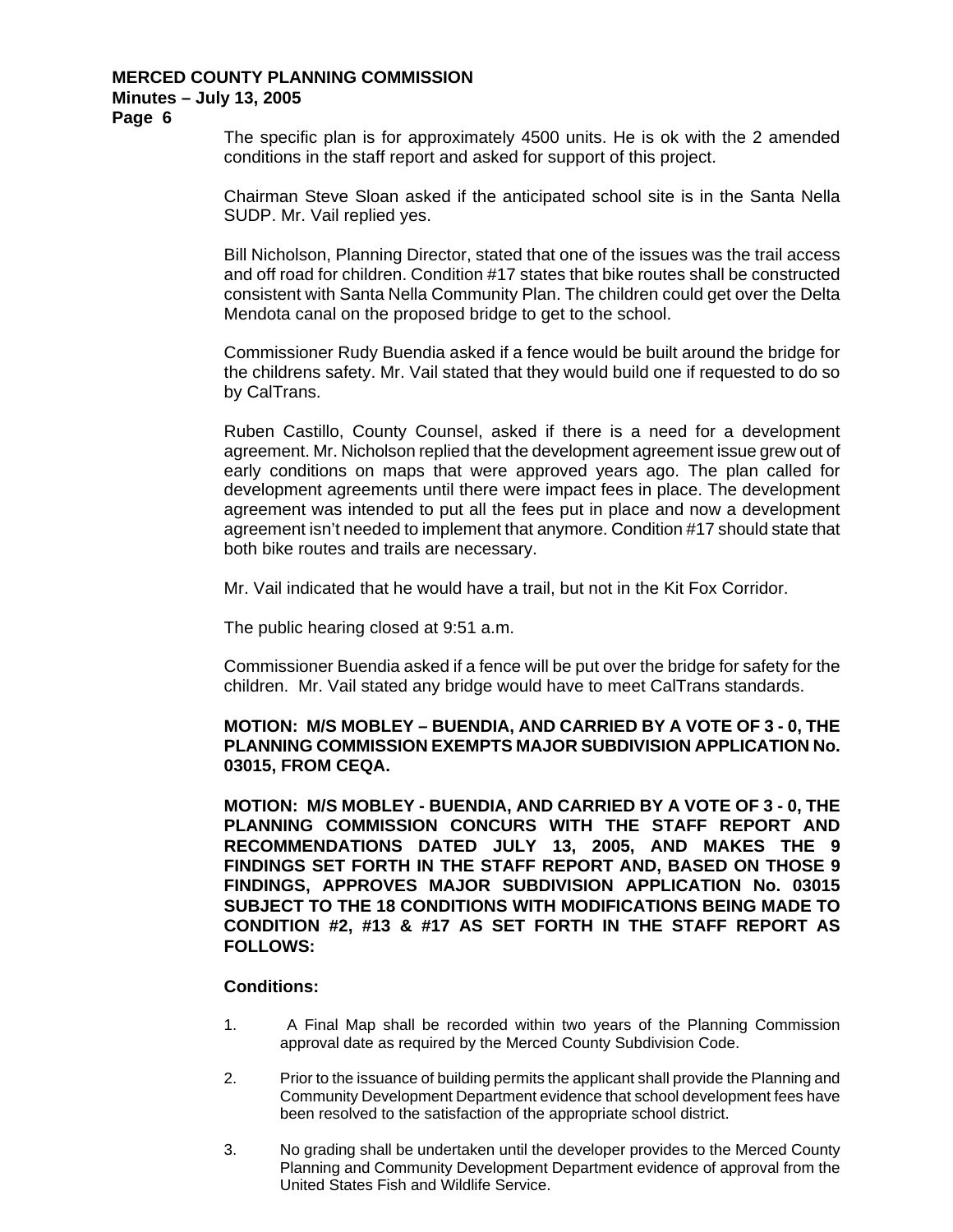- 4. Prior to the Recordation of the Final Map the applicant shall provide the Planning and Community Development Department with "Can and Will Serve Letters" from both the San Luis Water District and the Santa Nella County Water District.
- 5. A noise study shall be prepared prior to recordation of the final map to determine whether projected noise levels will exceed 65 dBA Ldn. If sound exceed 65 dBA, measures to reduce noise levels (screening or increased setbacks) shall be identified and implemented as part of the project, and identified on the subdivision improvement plans. Sound alteration measures along Highway 33 shall incorporate landscaping improvements consistent with the guidelines in the Santa Nella CSP.
- 6. Satisfy Improvement Level 1 requirements as set forth in Chapter 16.08 of the Merced County Code.
- 7. Release and relinquish all abutters' rights of access to and from the frontage as directed by the Public Works Roads Division.
- 8. Not withstanding Condition No. 3, all lot and street grading shall be completed prior to issuance of any building permits. The developer shall enter into an agreement with Public Works that no occupancy shall take place until such time as all improvements are completed.
- 9. The developer shall provide for striping of roads to the satisfaction of the Public Works Roads Division.
- 10. The developer is obligated to comply with Federal Regulations for storm water runoff issued by the United States Environmental Protection Agency (CFR 122 – 124).
- 11. Design and Construction of roads including but not limited to Parkway Boulevard and Hilldale Avenue shall be to the satisfaction of the Merced County Public Works /Road Division.
- 12. Satisfy Caltrans requirements for improvements to State Highway 33 as may be required.
- 13. Pay such Bridge and Thoroughfare Fees as approved by the Board of Supervisors in effect at such time that Building Permits are issued.
- 14. USFWS easements previously established by the developer for San Joaquin Kit Fox corridors shall be extinguished where they overlay the proposed storm drainage basins. A management plan for the operation and maintenance of the basins shall be prepared by the developer that allows access by kit fox through the basin fences for safe refuge from natural predators, but which in no way impedes the ability of the Department of Public Works to insure proper operation as storm drainage percolation basins in perpetuity. This management plan shall meet the satisfaction of the Director of Public Works prior to the approval of the subdivision improvement plans.
- 15. In the event that Condition No. 14 is not achieved, a modification to the Tentative Map shall be required for approval by the Planning Commission. The modification would address revisions to the storm drainage basins and related improvements as recommended by the Director of Public Works.
- 16. This project shall comply with the Standard Conditions in Planning Commission Resolution No. 97-1.
- 17. Bike Routes and Trails shall be constructed consistent with the Santa Nella CSP and Caltrans standards.